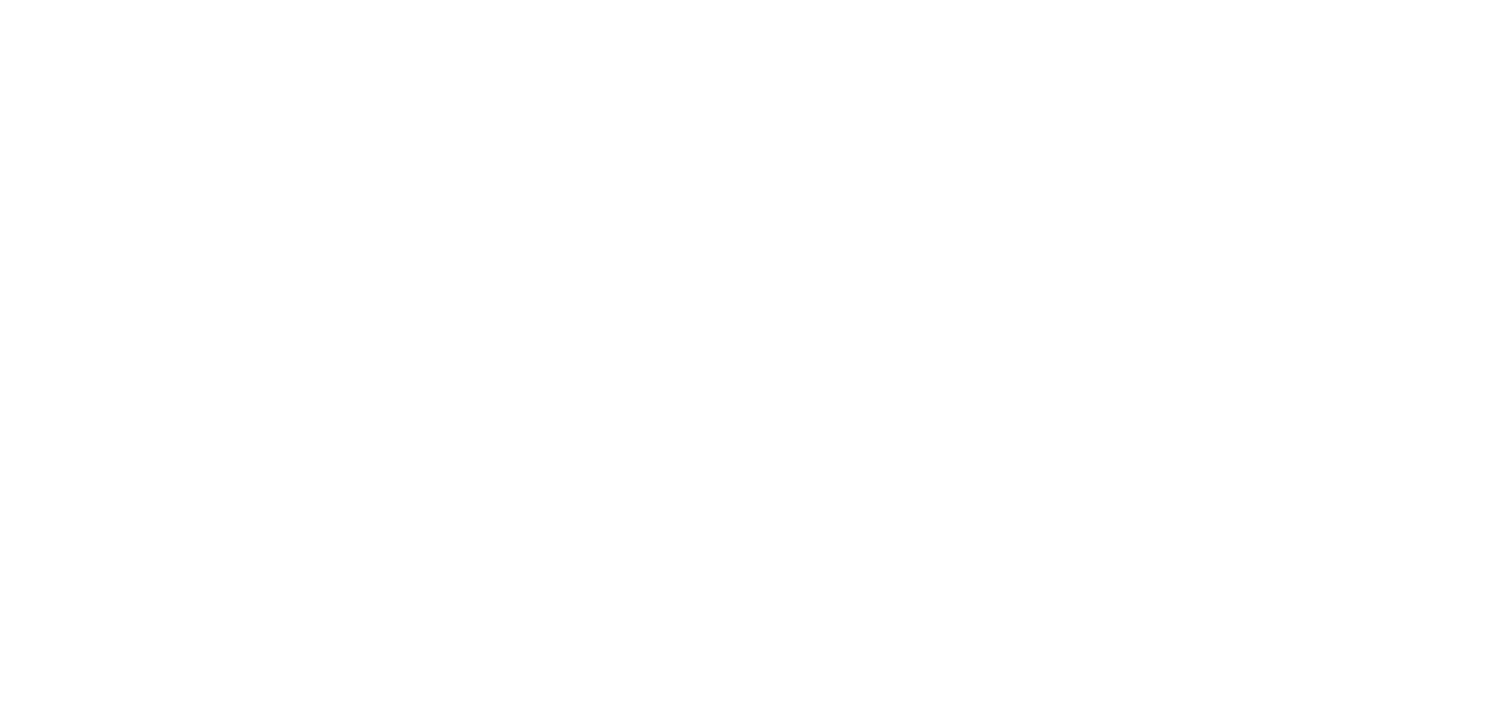## Tell us what you think

## We welcome comments by **Monday, 15 February 2016**.

You can find a copy of the Goals and Priority Actions consultation document online at:

www.pla.co.uk/ThamesVision. This dedicated web section also includes the data we have drawn on to develop the Vision. This includes responses to the initial 'call for evidence', public meetings, roundtable discussions and the findings of research into the economic and amenity value of the Thames.

In particular we are looking to hear your feedback on these questions:

- 1. Are these the right goals for the Thames Vision?
- 2. Are these the right priority actions to achieve the Vision?
- 3. Are there other goals and priority actions you think are needed in the Thames Vision?

We are also keen to understand which section(s) of the river your views relate to: Teddington Lock – Putney Bridge; Putney Bridge – Thames Barrier; or Thames Barrier to Southend.

You can share your feedback via:

- P online form on the website (www.pla.co.uk/ThamesVision)
- P email to thames.vision@pla.co.uk
- P post to Katherine Riggs, Vision Project Director, Port of London Authority, London River House, Royal Pier Road, Gravesend, Kent DA12 2BG